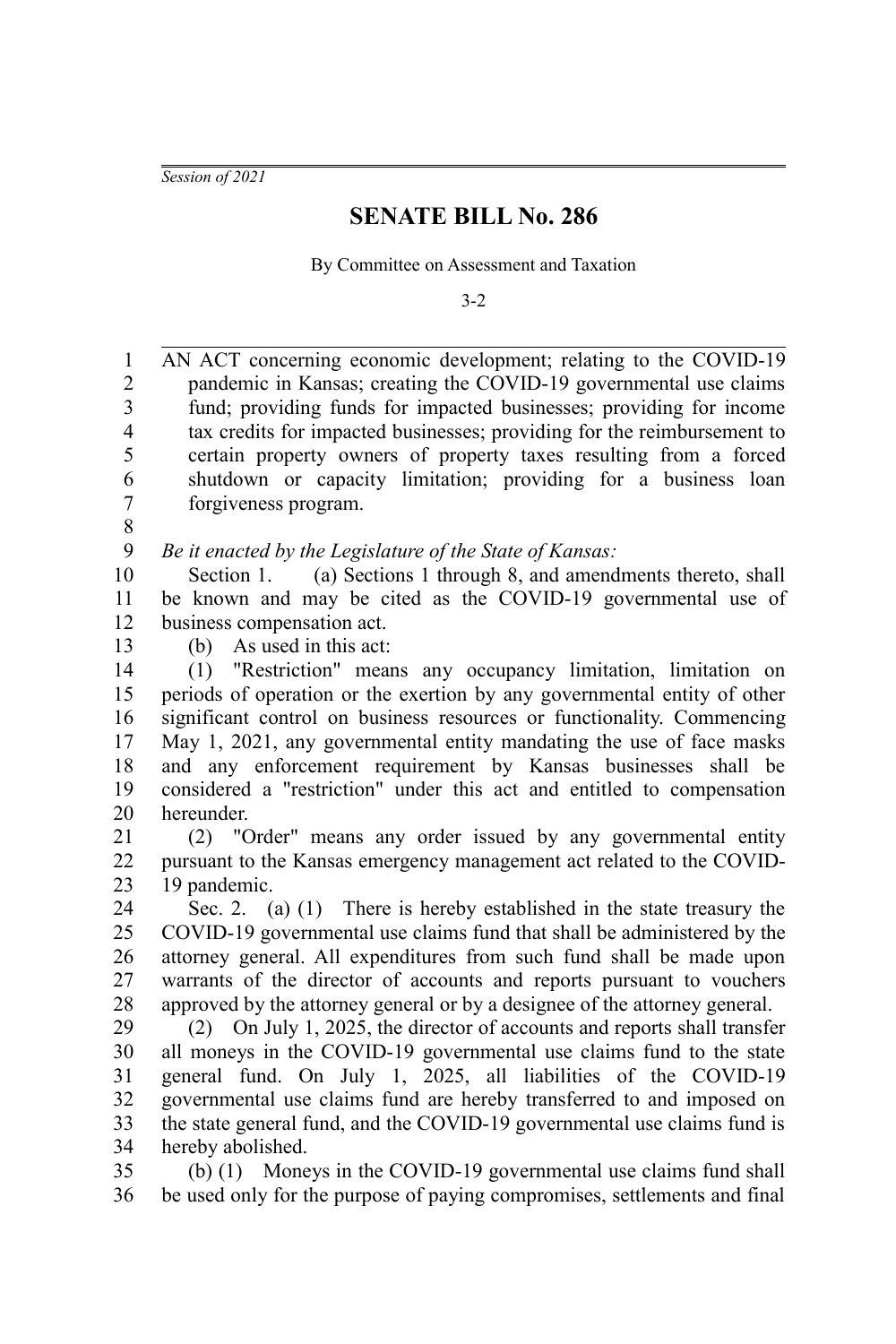judgments arising from claims against the state under the Kansas emergency management act, the eminent domain laws of the state of Kansas or any claim related to compensation for a governmental taking. 1 2 3

(2) A compromise or settlement against the state may be compromised or settled for and on behalf of the state and any such claimant by the attorney general with approval of the state finance council. The approval of settlements and compromises by the state finance council is hereby characterized as a matter of legislative delegation and subject to the guidelines prescribed in K.S.A. 75-3711c(c), and amendments thereto, except that such approval also may be given by the legislature when in session. The state finance council shall have 60 days to approve or deny the settlement after receipt of the proposed settlement by the attorney general. 4 5 6 7 8 9 10 11 12 13

(3) Payment of a final judgment shall be made from the fund if there has been a determination of any appeal taken from the judgment or, if no appeal is taken, if the time for appeal has expired. 14 15 16

(c) Notwithstanding the provisions of section 4 of chapter 1 of the 2020 Special Session Laws of Kansas, any appropriation act of the 2021 regular session of the legislature or any other statute, for the fiscal years ending June 30, 2021, and June 30, 2022, on or before July 15, 2021, the director of the budget shall determine the amount of moneys received by the state on and after January 1, 2021, that are identified as moneys from the federal government for coronavirus relief aid to the state of Kansas that may be expended at the discretion of the state and are unencumbered. Of such identified moneys, the director of the budget shall determine in the aggregate \$100,000,000 available in special revenue funds. The director of the budget shall certify the amount so determined from each special revenue fund to the director of accounts and reports and, at the same time as such certification is transmitted to the director of accounts and reports, shall transmit a copy of each such certification to the director of legislative research. Upon receipt of each such certification, or as soon thereafter as moneys are available, the director of accounts and reports shall transfer an aggregate of \$100,000,000 from such funds to the COVID-19 governmental use claims fund of the attorney general. 17 18 19 20 21 22 23 24 25 26 27 28 29 30 31 32 33 34

(d) The attorney general may adopt rules and regulations necessary to implement and facilitate the settlement of claims as alternative remedies through the processes provided by this act. 35 36 37

(e) Nothing in this act shall be used to retroactively apply to K.S.A. 48-933, and amendments thereto, and shall instead provide an alternative remedy for settling a claim of governmental commandeering or use under K.S.A. 48-933, and amendments thereto, of the Kansas emergency management act. Any claimant filing and receiving any monetary benefit of a claim under this act shall be prohibited from filing any claim against 38 39 40 41 42 43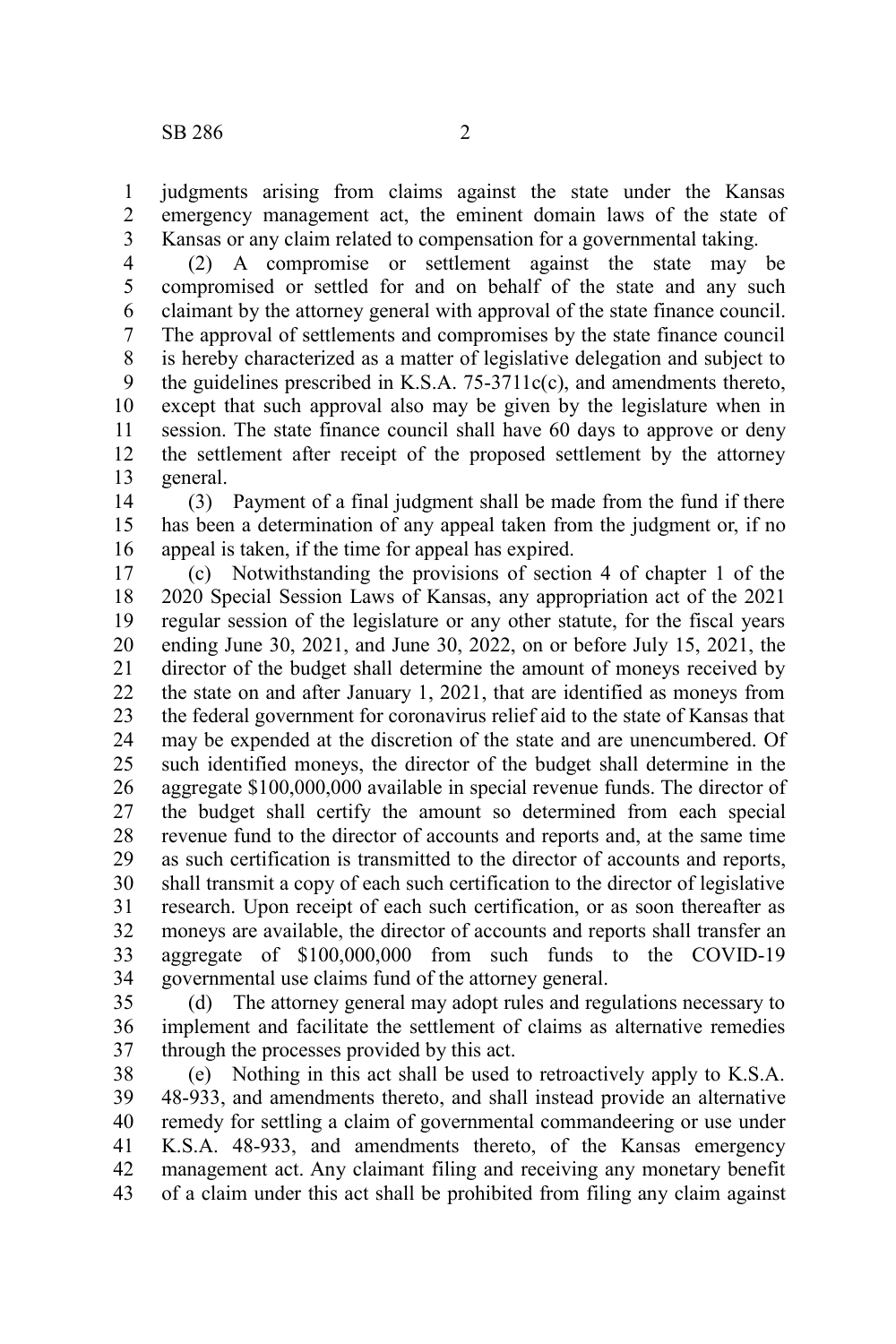the state and all subdivisions of government and each of their officers, employees, agents and representatives alleging damages or any other monetary claim based on any governmental orders and other governmental restrictions involving the government's use of claimant's property to otherwise use in coping with the COVID-19 pandemic under K.S.A. 48- 933, and amendments thereto, the Kansas private property protection act, K.S.A. 77-701 et seq., and amendments thereto, or any claim related to compensation for a governmental taking. A claimant shall not be prohibited from filing any claim seeking injunctive, declaratory or other nonmonetary relief. 1 2 3 4 5 6 7 8 9 10

(f) (1) All claims brought under this act shall be filed with the attorney general on or before December 31, 2022, or 365 days after the termination of any state of disaster emergency declared pursuant to K.S.A. 48-924, and amendments thereto, related to COVID-19 that apply to the claimant's property, whichever date is later in time. 11 12 13 14 15

(2) No claims shall be allowed related to an order issued under K.S.A. 48-933, and amendments thereto, issued pursuant to this act, or otherwise pursuant to law, on and after the final date for claims allowed under paragraph (1). 16 17 18 19

Sec. 3. (a) This act shall be administered by the attorney general and all claims submitted hereunder shall be for businesses impacted by the COVID-19 pandemic. Any application for such a claimant shall be accompanied with a copy of the claimant's 2019 Kansas income tax return and an affidavit by an authorized representative of the business under penalty of perjury stating that the claimant was ordered to cease all operations or was otherwise restricted in such claimant's operation by a governmental order. The affidavit shall specifically state the number of days that the claimant was ordered by a governmental entity to cease all operations and the number of days such claimant was restricted in any way in its operations due to a governmental order. The affidavit shall state the governmental entity issuing the applicable order. The claimant shall state the source and amount of any governmental grants related to COVID-19 that were received by the claimant or governmental loans related to COVID-19 made to the claimant that were forgiven by a governmental entity. The claimant shall submit proof of the claimant's 2019 income with the application, if the claimant's business was in existence in 2019. Any information received pursuant to this subsection shall be confidential and shall not be disclosed except to the attorney general and any employees of the attorney general. Any information received pursuant to this subsection shall be confidential and not a public record and shall not be subject to the Kansas open records act, K.S.A. 45-215 et seq., and amendments thereto. The provisions of this subsection shall expire on July 1, 2026, unless the legislature reviews and reenacts this provision pursuant to K.S.A. 45-229, 20 21 22 23 24 25 26 27 28 29 30 31 32 33 34 35 36 37 38 39 40 41 42 43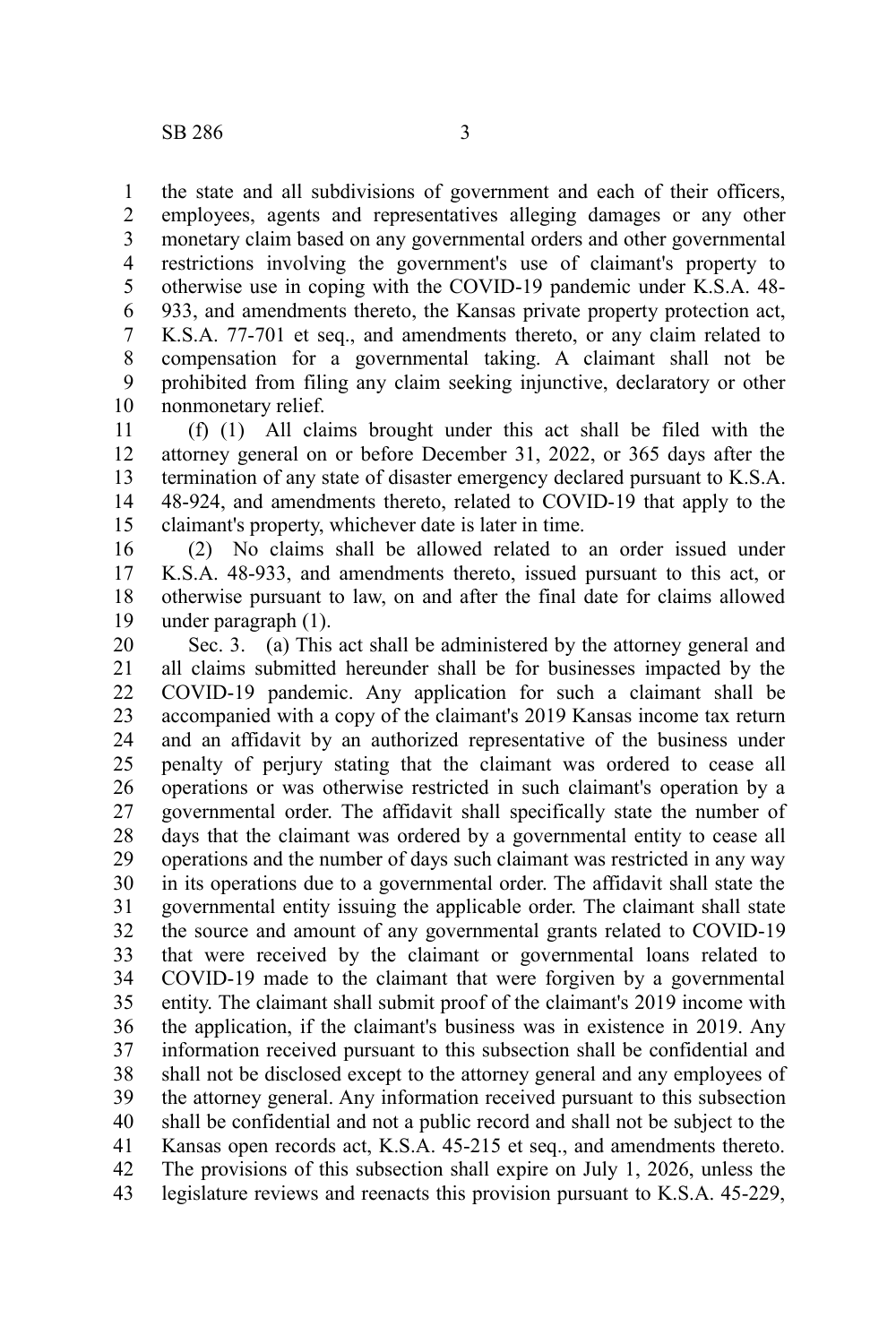and amendments thereto, prior to July 1, 2026. 1

(b) In evaluating the claim award, the attorney general shall consider the following factors for each claim: 2 3

(1) The nature of the claimant's property or equitable or contractual interest in the property commandeered or used by the government pursuant to K.S.A. 48-933, and amendments thereto; 4 5 6

(2) the duration and nature of governmental commandeering or use of the property, including: 7 8

(A) The imposition of any curfew, occupancy restriction or other restriction on business operations; and 9 10

(B) any added duties prescribed by law on businesses in order to comply with any governmental order that applied to business operations; 11 12

(3) reasonable costs and attorney fees related to the filing of the claim under the procedures outlined in this act; 13 14

(4) extraordinary contributions by the business that benefited the general public of the state of Kansas; and 15 16

(5) any other factors listed in the Kansas eminent domain procedure act, the Kansas condemnation law or the Kansas private property protection act. 17 18 19

(c) All valid claims shall be recorded by the attorney general and communicated by the attorney general to all other appropriate governmental offices upon the issuance of any funds under this section. 20 21 22

(d) All valid claims approved by the attorney general for settlement or other payment under this act shall be paid from funds then existing in the COVID-19 governmental use claims fund. In lieu of payment of such claim, a claimant may elect either a tax credit or tax abatement or both as an exclusive remedy as further provided in this act. 23 24 25 26 27

Sec. 4. (a) Any tax credit under this act shall be an exclusive alternative remedy to any other claim that can or has been made under the act. No person shall be eligible for a tax credit under this act if such person has otherwise received any monetary benefit for a claim under section 3, and amendments thereto. 28 29 30 31 32

(b) No tax credit claimed under this act shall be denied if the claimant's operations were restricted in any manner by a governmental order. All valid tax credit claims under this act shall be communicated by the attorney general to all other appropriate government offices. Claimants shall also be issued a certificate of government use by the attorney general, and such certificate shall entitle the claimant to the tax credits as calculated in section 5, and amendments thereto. 33 34 35 36 37 38 39

(c) All certificates of government use shall state the amount of tax credit owed to each claimant as calculated in section 5, and amendments thereto, and identify the government entity issuing an applicable order. The certificate of government use shall further assign the amount of tax credit 40 41 42 43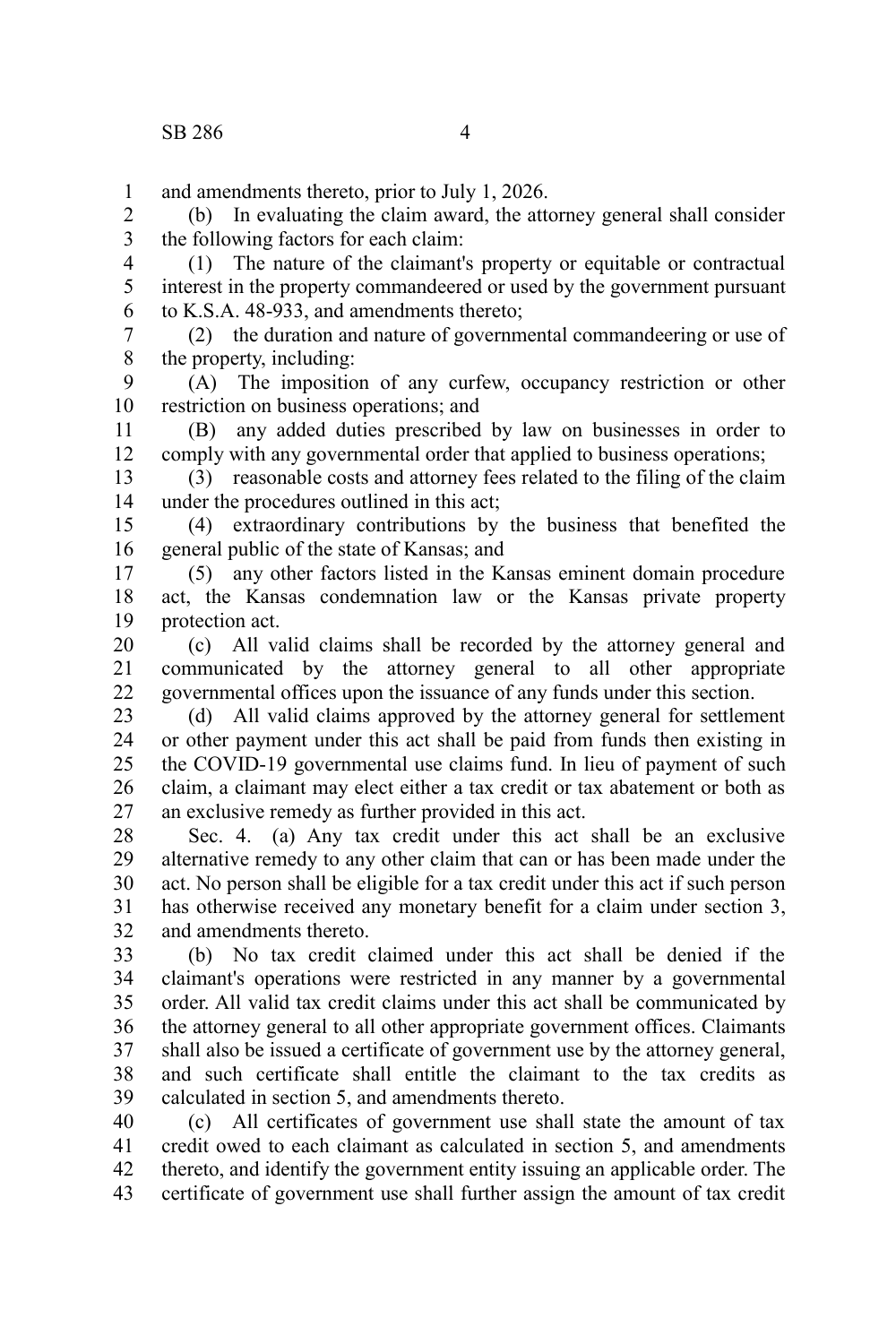owed to each claimant as calculated in section 5, and amendments thereto, according to the governmental entity issuing an applicable order. If concurrent orders were in place as to a claimant, the amount of awarded claim shall apply to any governmental entity issuing an applicable order and applied to the claimant's income or property tax liability at the discretion of the claimant. No tax credit shall be used to resolve any tax liability to a governmental entity in excess of the amount of the awarded claim applicable to that governmental entity as described herein based on the issuance of an applicable order. 1 2 3 4 5 6 7 8 9

Sec. 5. (a) For any taxpayer operating a business with a valid claim inder this act that was ordered to cease operation or was restricted in operating, such taxpayer shall be allowed a credit against the income tax liability imposed upon a taxpayer by the Kansas income tax act to offset taxes, fees and assessments paid to the state or any subdivision thereof issuing an applicable order as stated in the certificate of government use. Such credit shall be equal to the following: 10 11 12 13 14 15 16

 $(1)$   $\frac{1}{12}$  of such claimant's 2019 Kansas income tax liability for every 30 days the claimant ceased operation pursuant to an order of the governor of the state of Kansas or any other subdivision of the state; 17 18 19

 $(2)$  <sup>1</sup>/<sub>48</sub> of such claimant's 2019 Kansas income tax liability for every 30 days the claimant was restricted in operations pursuant to an order of the governor of the state of Kansas or any other subdivision of the state; and 20 21 22 23

(3) for claimants not in operation in 2019,  $\frac{1}{6}$  of such claimant's 2020 Kansas income tax liability for every 30 days the claimant ceased operation pursuant to an order of the governor of the state of Kansas and  $1/12}$  of such claimant's 2020 Kansas income tax liability for every 30 days the claimant was restricted in operations pursuant to an order of the governor of the state of Kansas or any other subdivision of the state. 24 25 26 27 28 29

(b) The amount of any grants issued or loans forgiven by the state of Kansas with state funds shall be subtracted from the applicable amount above. 30 31 32

(c) If the amount of the credit allowed by subsection (a) exceeds the claimant's income tax liability imposed under the Kansas income tax act, such excess amount shall be refundable to the claimant. 33 34 35

Sec. 6. (a) For tax years 2021 and 2022, there shall be allowed a credit against the income tax liability imposed upon a taxpayer by the Kansas income tax act an amount equal to the credit amount stated in the claimant's certificate of government use. Any property tax abatements received pursuant to this act shall decrease the credit amount stated in the claimant's certificate of government use. 36 37 38 39 40 41

(b) No credit shall be allowed under this section if:

42

(1) The claimant's tax return on which the credit is claimed is not 43